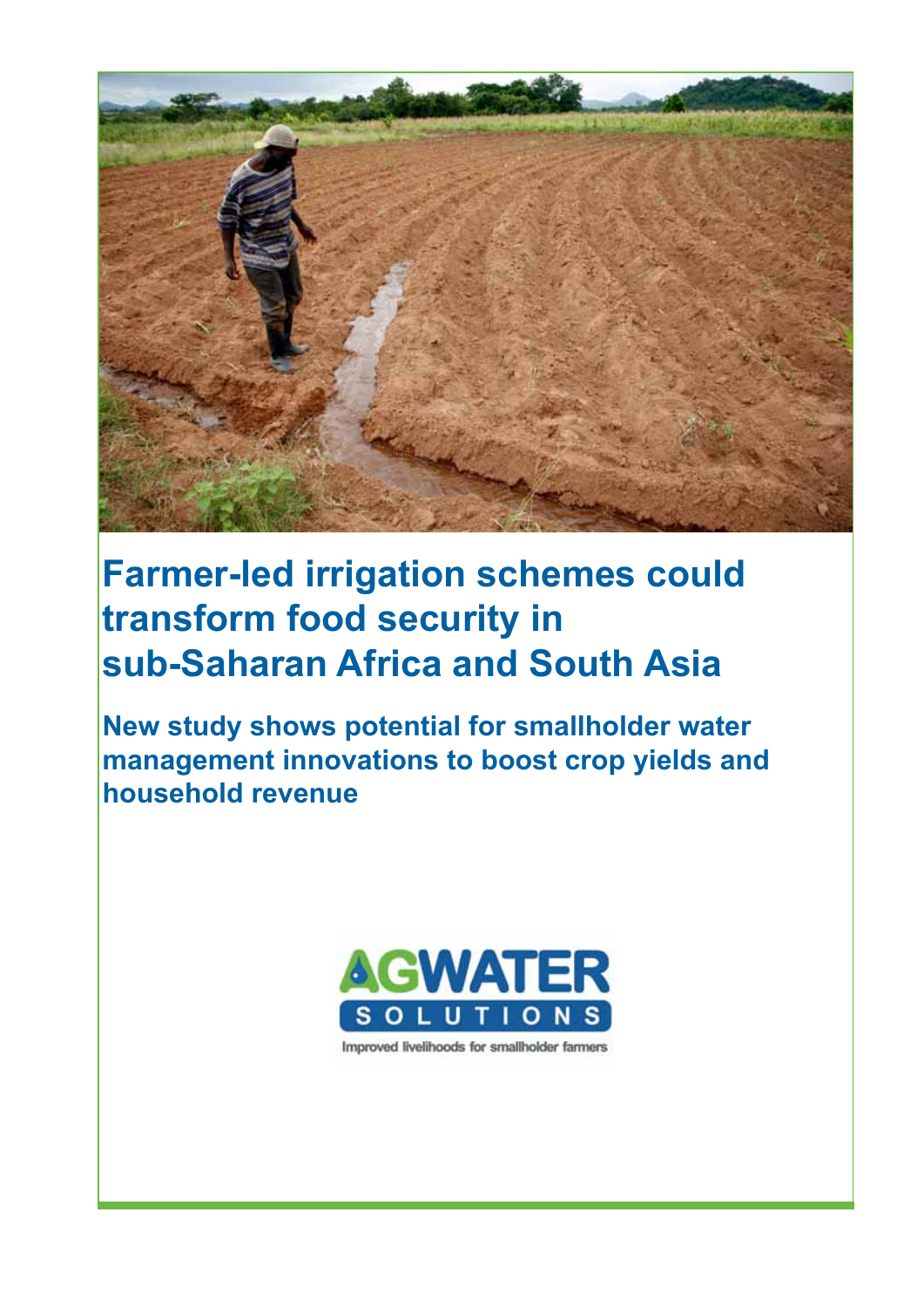

# **Supporting farmer driven investments in agricultural water management**

Millions of smallholder farmers struggle to grow food with little water.

Often, this is not because water is scarce, but because they lack the means to harness what is available.

Without access to water smallholders are limited to crop production during the rainy season. This can make it hard for them to make a living.



However, smallholder farming can and should be an engine for economic growth, poverty reduction and food security.

Better water management can help make this happen. Many farmers are already leading the way.

The scale of this new trend has now been comprehensively documented for the first time by a consortium of researchers.

The three-year *AgWater Solutions Project* has confirmed that, in some areas, smallholder agricultural water management is now supporting many more households than large public irrigation schemes. The project has shown that water management in smallholder farms:

- provides income when farmers need it most. Large-scale water management schemes often do not provide the farmer with the flexibility of accessing water when they need it;
- comprises a vibrant and growing sector. In many African countries, the smallholder private sector is more important for irrigation than the public sector in terms of the number of farmers involved, the area affected and the value of production;
- has the potential to impact millions: In sub-Saharan Africa, investments in motorized pumps could specifically benefit millions, generating net revenues up to USD 22 billion per year in the region; and
- leverages an existing, farmer-driven trend largely ignored by investors.

However …

It poses several risks if its spread is unchecked. The uncoordinated nature by which small private irrigation is currently spreading may aggravate many existing issues.

**Better water management in smallholder agriculture leads to:**

- enhanced crop and livestock production;
- increased farm incomes; and
- improved food security.

These include exacerbating inequities, increasing resource conflicts and creating environmental problems.

## **What technologies can farmers use to improve their water access?**

Many poor farmers live in regions with pronounced wet and dry seasons, which greatly restrict when they can grow many types of crops. However, water could be made available year-round if it can be stored in tanks, reservoirs or as groundwater. It can then be accessed using pumps or other simple extraction tools.

#### **Small reservoirs**

A well-designed reservoir can support multiple water uses from livestock watering, fisheries, domestic and small business water use to brick-making and handicraft activities. They are most commonly managed by communities.

#### **Rainwater harvesting structures**

Structures that can harvest rainwater can be built and owned by individuals or communities, and can be of any size and shape. Individual structures include small ponds, shallow wells or tanks.

#### **Tube wells**



Farmers have relied on well water for centuries, but were limited in how deep they could dig due to the effort involved and the difficulty of extracting large amounts of water from far below the ground. New tube wells, sustainably managed and serviced by simple pumps, can transform dryseason agriculture enabling the production of high-value crops.

However, over-pumping can deplete water tables and lead to water-quality issues.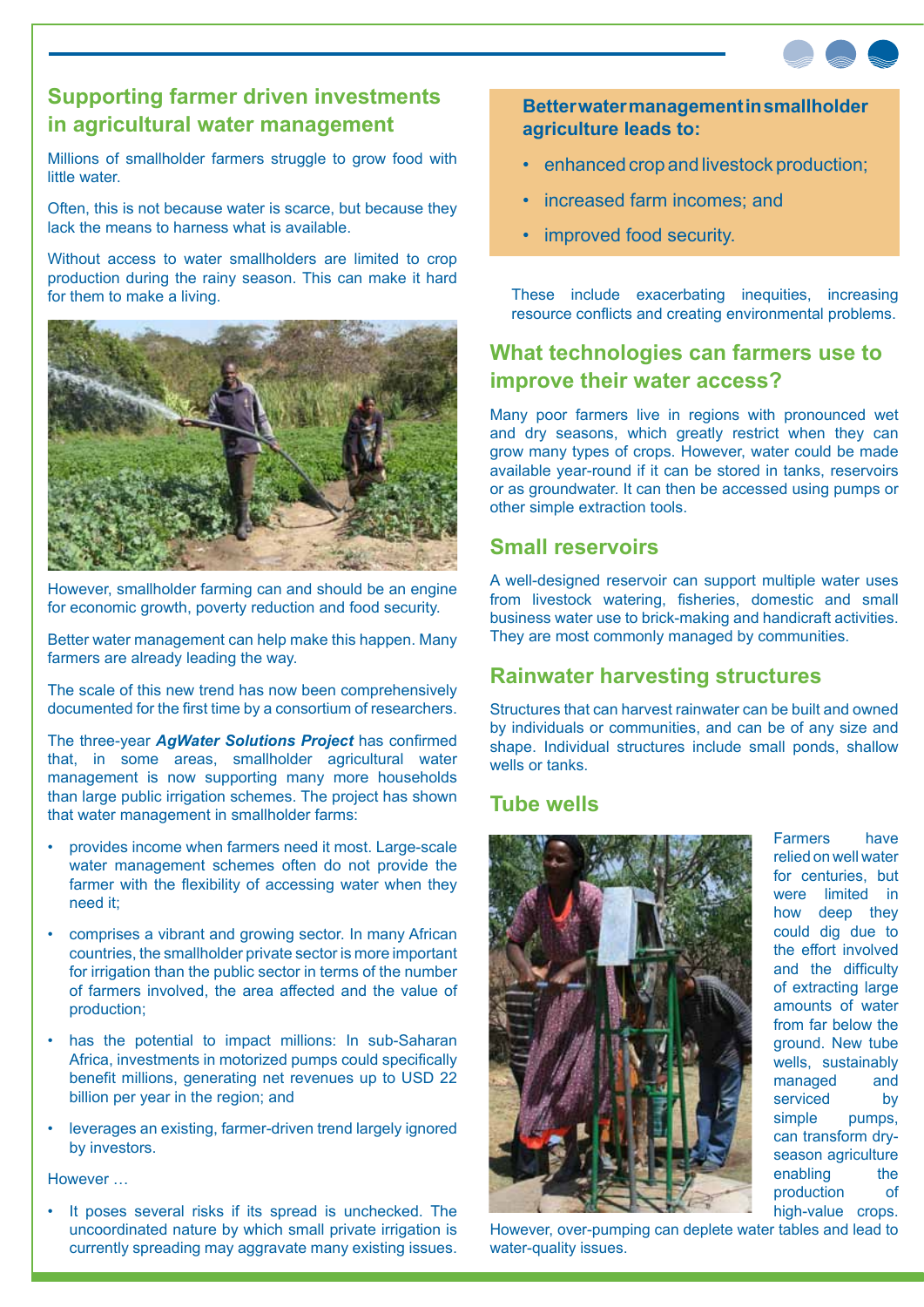

#### **Motorized pumps**

The smallholder private irrigation sector is growing thanks largely to cheap, motorized pumps from China and India. Farmers may buy or rent pumping equipment and draw water from nearby sources.



### **Why don't more farmers use these technologies?**

Several factors influence the ability of a farmer to make use of water management:

- Market access. There is little point in a farmer increasing their productivity if there is no market for their produce. Many poor farmers have limited access to information about market trends, such as the items that are most in demand and the best time to sell their produce.
- Taxation policies often hinder the importation of motor pumps and irrigation equipment.
- Farmers have difficulty finding accurate information and advice on what technology or materials would make most sense for their cropping systems.
- Smallholder agricultural water management lacks an institutional 'home'. Existing governing bodies are often not adapted to handle the challenges posed by this alternative mode of irrigation development.



#### **Water at work**

Veronica Sianchenga farms a small plot of land in rural Zambia, where rainfall and surface water are only available for a few months of the year. The nongovernmental organization, iDE, encouraged Veronica



to invest in a simple pump and irrigation kit which allowed her to access groundwater all year-round. It has transformed her life. "My income grew substantially. The first tomato crop I harvested netted me over ZMK 6 million (USD 1,330)! With that income, I could begin the project of building a new house," says Veronica. She now plants tomatoes, peppers and aubergines, as these can fetch high prices at the local cooperative. "All of my children are now going to school," she says. "We women are no longer relying on our husbands. We are able to do our own projects. We now eat better and grow better."



Purushottham Patel is a farmer in the Anand District of India's Gujarat State. Groundwater is 20 meters below his farm, so he needs a pump to get access to it. He uses the dung from his eight cows to generate biogas.

This is then fed into a pump that runs partly on diesel and partly on gas. Using this innovative arrangement has saved him USD 400 a year in fuel costs. At the same time, improved water supply has enabled him to double his crop production and the cow-dung slurry makes valuable fertilizer. He has also started to sell water to adjacent farms, further boosting his profits.

Edward Kofi Ahiabor farms land alongside the local beach in Keta, Ghana. He has improved the sandy soil using organic fertilizers, including local bat guano. However, what has really transformed this



unpromising piece of land has been the introduction of petrol-driven pumps. "We brought in the tube well systems to take away the tedium associated with bailing out water from open wells," recalls Mr. Ahiabor. "Plus, the maximum you can irrigate in a day from a well is an acre (0.4 hectares)." He now farms eight hectares by pumping water from the well. "All my fields are now irrigated," he says. "We sunk out tube wells down to just 9 meters to avoid saltwater intrusion." He uses overhead irrigation from sprinklers because the salty spray from the sea would damage his crops if not regularly washed off. Mr. Ahiabor's farm has been a huge success. He now employs five people and supplies vegetables, maize and cassava to local market traders.